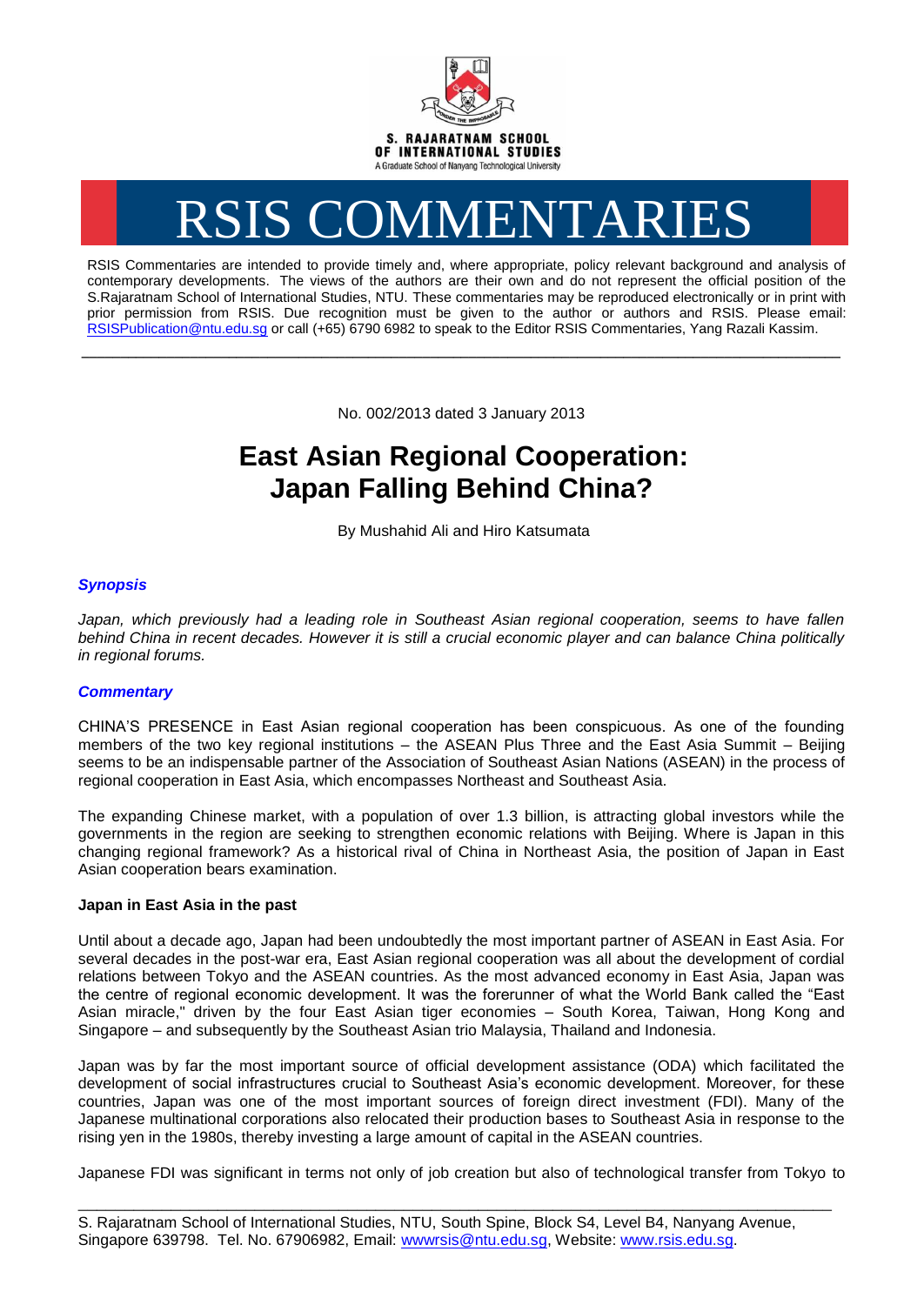Southeast Asia. At a more fundamental level, it contributed to their economic development, by enabling them to pursue an "export-oriented" development strategy, which is based on the export of industrial products to the European and the North American markets. Many of their export products were manufactured in factories operated by Japanese multinational corporations.

Given the extent of economic cooperation between Tokyo and the ASEAN countries in the 1980s, Japan was the only country in East Asia invited to participate in the ASEAN Post-Ministerial Conferences (PMCs) as an official "dialogue partner," along with other advanced industrial countries. The ASEAN-PMC was effectively the most important venue for the Southeast Asian association to strengthen their economic relations with these advanced economies.

Perhaps more significantly, Japan also supported the establishment of the ASEAN Regional Forum (ARF) in 1994. One major contribution Tokyo made was to convince the United States of the value of multilateral security cooperation in the Asia-Pacific, to be led by ASEAN. At the time, Washington was more inclined towards bilateral security arrangements with its security partners in Asia.

Today, the US is more assertive about its Asia-Pacific presence while the ARF is undoubtedly the most comprehensive security forum in the region, involving all the key players, including the US as well as China, Japan, South Korea, North Korea, India and Pakistan.

### **Japan in East Asia today**

However, over the last decade, Japan seems to have fallen behind China. Some observers even see Beijing as ASEAN's most important partner in East Asia and the centre of East Asian regional cooperation. This observation is to an extent valid.

It is in the area of free trade that Japan most clearly seems to have fallen behind China, which was the first to conclude a free trade agreement (FTA) with ASEAN. Only after Beijing's FTA with ASEAN in 2002 did Tokyo start to make serious efforts to reach a similar agreement with the Southeast Asian association. Tokyo finally concluded an economic partnership agreement with ASEAN in 2008.

It is also worth noting that only after China acceded to ASEAN's Treaty of Amity and Cooperation (TAC) in 2003 did Japan do so the following year. TAC has been regarded as the fundamental basis of political cooperation between ASEAN and external powers. In the security field, it is probably fair to say that China has since been the most active non-ASEAN participant in the ARF, voluntarily organising a number of multilateral meetings and activities under the auspices of the ARF.

That being so, has Japan become irrelevant? Does the rise of China indicate the fading of Japan's roles in East Asian regional cooperation? The answer is negative. Tokyo is still one of the most important sources of FDI and ODA to the ASEAN countries, and also one of the most active players in the ARF. Indeed Japan's roles in regional cooperation are expanding as a result of the rise of China.

In the economic field, Japanese FDI is supporting a new phase of the export-oriented strategy of the ASEAN countries. Rather than exporting final products to Europe and North America, the ASEAN countries are now exporting industrial components to China, where they are assembled for export to Europe and North America. Many of these industrial components are manufactured in factories operated by Japanese multinational corporations.

### **Japan's balancing role**

In the security field, Japan is expected to help ASEAN by playing a balancing role against China. For the Southeast Asian countries, the rise of China constitutes not only an economic opportunity but also a security threat. Many of these countries are concerned about China's growing assertiveness over the territorial disputes in the South China Sea. Regional countries expect Japan to counter-balance the power of China. This is why the Philippines has welcomed the recent proposal of the Liberal Democratic Party (LDP) of Japan to upgrade the country's "self-defence" force to a full-fledged military force.

This of course does not mean the Southeast Asian countries prefer Japan to become a regional military power or play a hegemonic role in East Asia. For obvious historical reasons, they are still cautious about Japan playing a security role in the region. Nevertheless, against the backdrop of China's rise and the aggravation of the South China Sea disputes, they do expect Japan to check the power of China by political, if not military means, in forums such as the ARF.

With the return to power of the LDP and Shinzo Abe as the next prime minister, Japan is expected to recognise